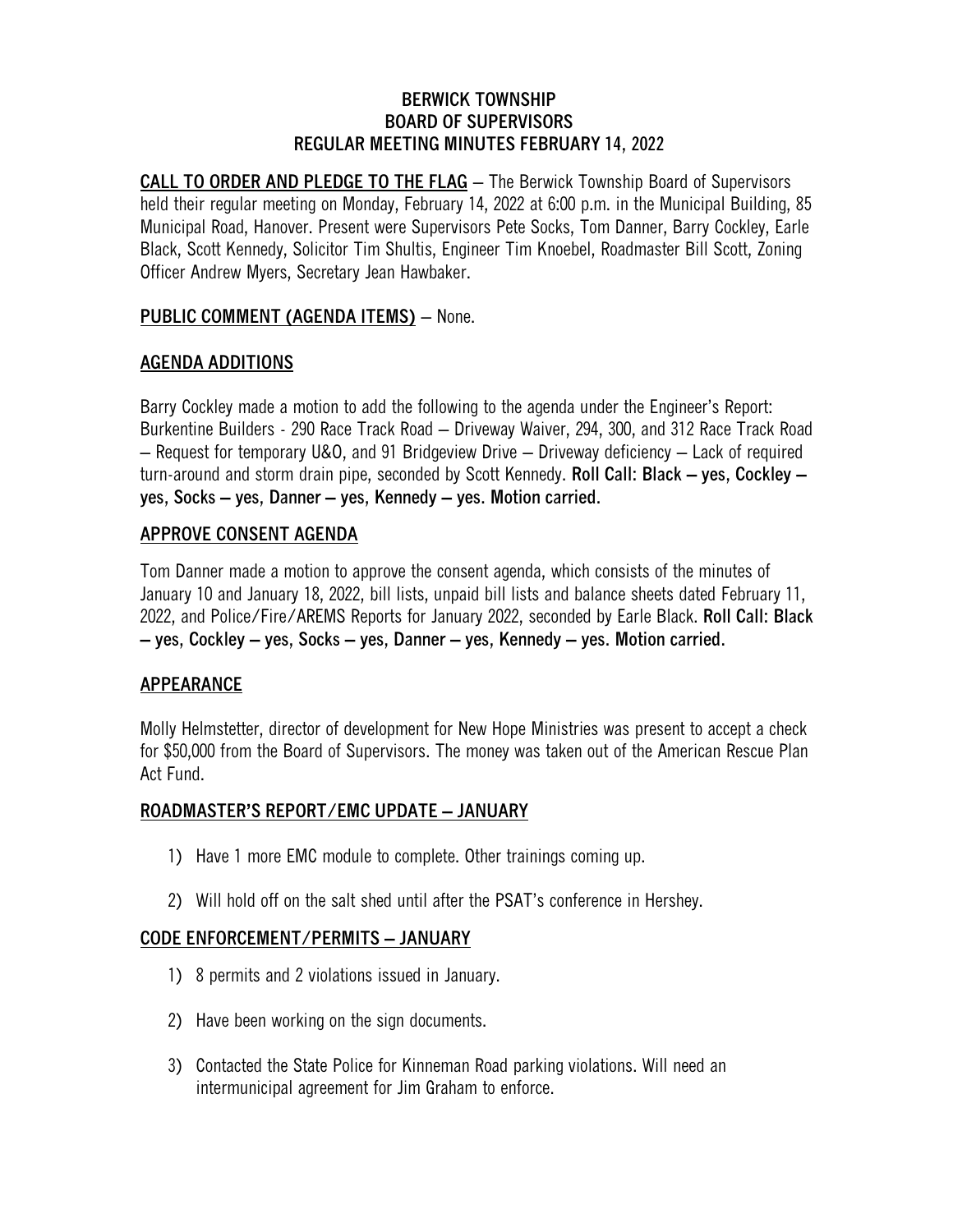Tom Danner would like to know the percentage of the sign documents completed and updated on the progress at the next meeting.

# **UNFINISHED BUSINESS**

- 1) **Conference room table** No updates at this time.
- 2) **Berwick Township Fall Fest at Lincoln Speedway** The Secretary was instructed to see if grants are available for this event.
- 3) **Consider rescinding motions made for Lincoln Speedway** Tom Danner made a motion to rescind the motions for Lincoln Speedway which include: zoning issues, amusement tax and all future communications be in writing, seconded by Barry Cockley. **Roll Call: Black – yes, Cockley – yes, Socks – yes, Danner – yes, Kennedy – yes. Motion carried.**
- 4) **Rockwell Automation Assurance Agreement Renewal (Sewer)** Ryan Swope recommended not renewing this agreement.
- 5) **Sewer Plant Storage Expansion** Tim Knoebel will discuss under his report.
- 6) **Newsletter** Pete Socks stated we are waiting on a couple of things to include in the newsletter.
- 7) **Shredding Event** Barry Cockley received quotes from Shredding Solutions at \$300.00/hour with a minimum of 3 hours, and All-Shred at \$175.00/hour with a minimum of 4 hours and a 10% fuel surcharge. Scott Kennedy made a motion to accept the quote from All-Shred as long as the date can be agreed upon, seconded by Tom Danner. **Roll Call: Black – yes, Cockley – yes, Socks – yes, Danner – yes, Kennedy – yes. Motion carried.**

# **NEW BUSINESS**

1) **Ordinance No. 2022-01 Hearing – Zoning amendments** – Tim Shultis stated this is a zoning amendment, which fixes 2 definitions and cross section numbers, and removes the maximum height standard for residential accessory buildings. The height standard for accessory buildings on residential properties will be the underlying height standard. Copies of the proposed ordinance were sent to the Berwick Township Plan Commission and the Adams County Office of Planning and Development. We received responses and both of them recommended approval. The ordinance was sent to the Adams County Law Library on January 19, 2022, and notice of tonight's hearing and notice of the Board's intent to enact was publicized in the Gettysburg Times on January 21 and January 28, 2022.

No comments were received, and the hearing was closed.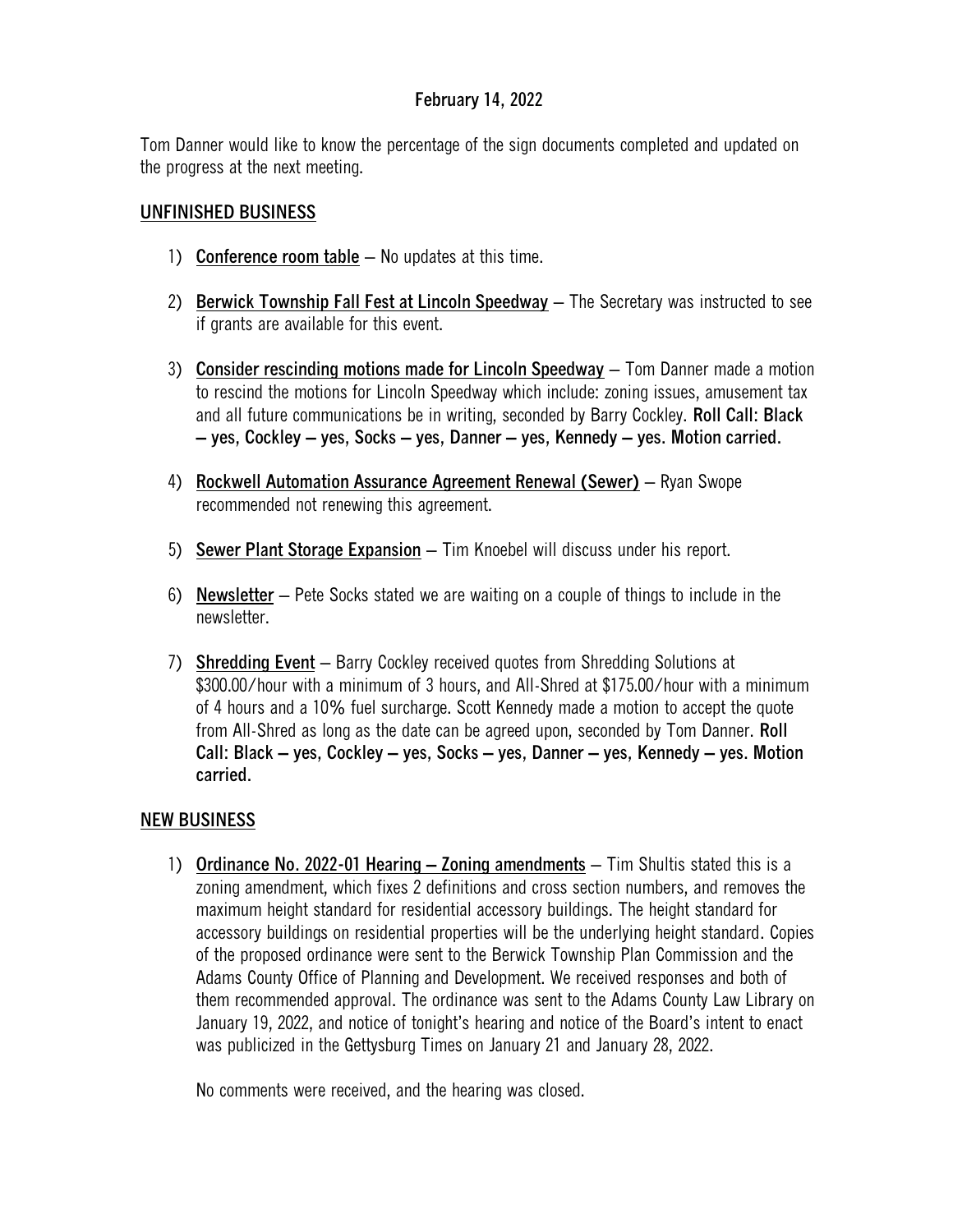- 2) **Ordinance No. 2022-01 Adoption – Zoning Amendments** Barry Cockley made a motion to adopt Ordinance No. 2022-01, seconded by Earle Black. **Roll Call: Black – yes, Cockley – yes, Socks – yes, Danner – yes, Kennedy – yes. Motion carried.**
- 3) **Ordinance No. 2022-02 Adoption – Sky Lanterns Regulations** Notice of the proposed adoption was publicized in the Gettysburg Times on January 28, 2022 and posted on the township building. Barry Cockley made a motion to adopt Ordinance No. 2022-02, seconded by Earle Black. **Roll Call: Black – yes, Cockley – yes, Socks – yes, Danner – yes, Kennedy – yes. Motion carried.**
- 4) **Apparel with township logo and signs for building** Pete Socks has had discussions with DGI Creative regarding signs on the building, in the meeting room and on our vehicles. Total price is \$2,740.00 and they will install them. Tom Danner made a motion to approve the quote from DGI Creative. DGI will come out and look at our other pieces of equipment to determine how many logos we need, seconded by Pete Socks. **Roll Call: Black – yes, Cockley – yes, Socks – yes, Danner – yes, Kennedy – yes. Motion carried.**

The apparel quotes include a minimum order of 12 per item, but you can mix and match color and sizes.

Pete Socks made a motion to authorize advertisement and schedule a workshop on Tuesday, February 22, 2022 at 8:30 a.m. to discuss township apparel, final newsletter draft, exterior building painting and anything else which may come before the Board, seconded by Earle Black. **Roll Call: Black – yes, Cockley – yes, Socks – yes, Danner – yes, Kennedy – yes. Motion carried.**

- 5) **Exterior building painting** Will be discussed at the workshop.
- 6) **Pension Plan GASB Compliance Reports** Barry Cockley made a motion to decline to request the GASB compliance reports since Smith Elliott Kearns does not require it, seconded by Scott Kennedy. **Roll Call: Black – yes, Cockley – yes, Socks – yes, Danner – yes, Kennedy – yes. Motion carried.**
- 7) **United Hook & Ladder – ARPA Funds & Loan –** Pete Socks explained the fire company is getting 2 ambulances newly built from the chassis up and a ladder truck. They're looking to get a loan between \$650,000 - \$700,000. If we do this like last time, we will hold the title until it is paid off. We can use the balance of the ARPA Funds towards these 3 pieces of equipment, which will reduce the amount of the loan they will need. Next week UH&L will be bringing up at the municipal meeting about other township's putting ARPA Funds towards these 3 vehicles. Pete Socks made a motion to send the remainder of the ARPA Funds to UH&L, seconded by Barry Cockley. **Roll Call: Black – yes, Cockley – yes, Socks – yes, Danner – yes, Kennedy – yes. Motion carried.**

Kevin Moul will be attending our next meeting to let us know how much of a loan they need.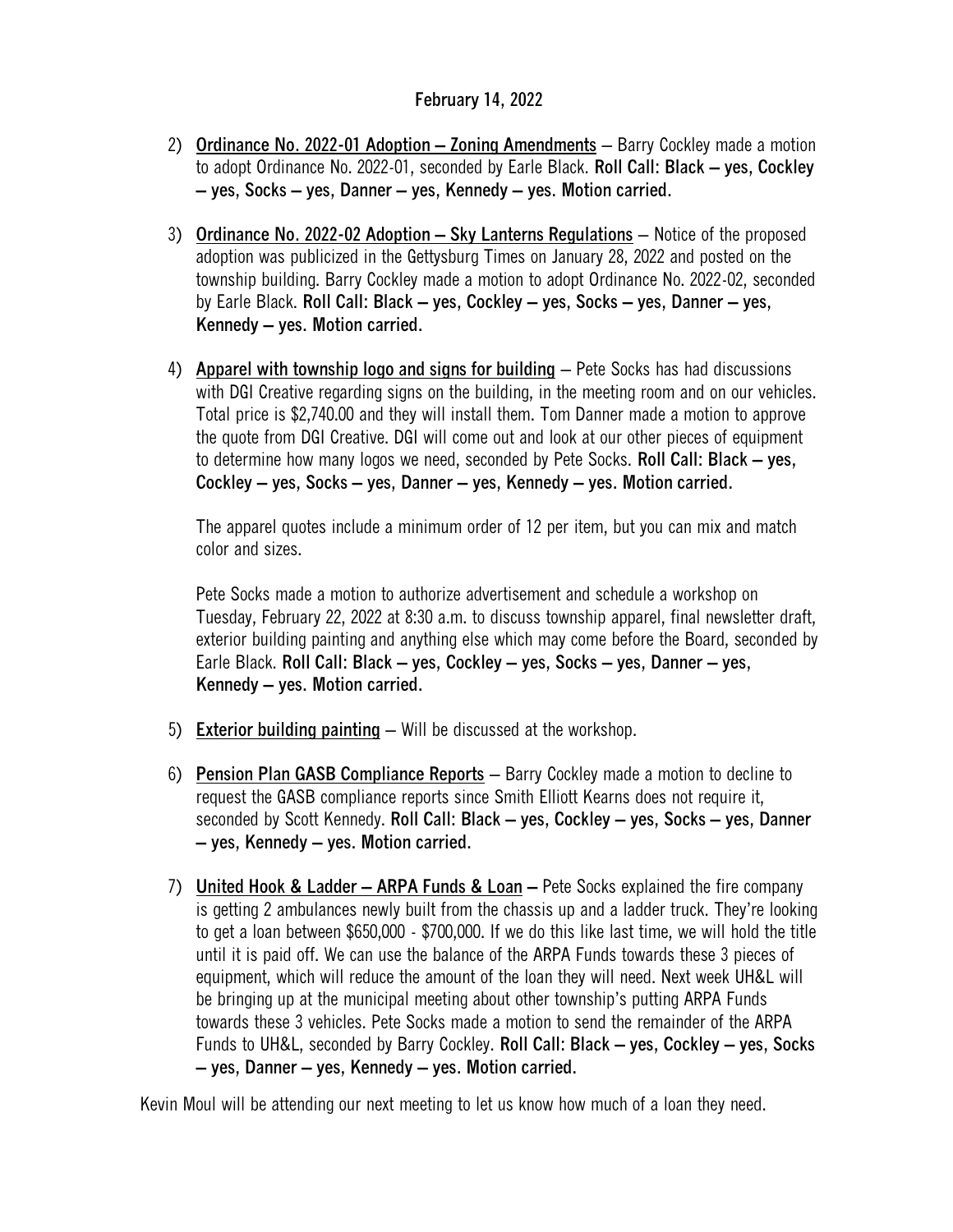8) **Township Building Outside Lights** – Earle Black stated the outside lights stay on most of the day due to the location of the sensor. Bill Scott will extend it out further where it is currently located.

## **ENGINEER'S REPORT/PLANS**

1) **Stanley Drive, Kelly Road, Little Avenue Update** – Tim Knoebel presented the following project schedule:

| <b>Milestone</b>               | <b>Completion Date</b> |
|--------------------------------|------------------------|
| Authorize Bidding              | 3/14/22                |
| Advertise for Bids             | 3/16/22 & 3/23/22      |
| Pre-bid Meeting                | 3/30/22                |
| Open Bids                      | 4/11/22                |
| (Review Bids)                  |                        |
| <b>Award Bid</b>               | 4/11/22                |
| <b>Issue Notice to Proceed</b> | $5/9/22$ (Est)         |
| Substantial Completion         | 10/10/22               |

KPI Technology will prepare bids and the Board could authorize advertisement in March.

- 2) **Burkentine Builders**
	- **a. 290 Race Track Road – Driveway Waiver** Scott Gunnet from Hanover Land Services was present to explain what the options were and what they are proposing. Tim Knoebel stated moving forward you will need to keep the slopes where they are needed. The property owner will need to be notified and be made aware of the problem, and come to the Board to request the driveway waiver. Pete Socks made a motion to approve renewing their temporary U&O, seconded by Scott Kennedy**. Roll Call: Black – yes, Cockley – yes, Socks – yes, Danner – yes, Kennedy – yes. Motion carried.**
	- **b. 294, 300, and 312 Race Track Road – Request for Temporary U&O's** Security will need to be calculated and posted for these properties. Pete Socks made a motion to approve temporary U&O's and bonding as required by the township engineer, seconded by Earle Black. **Roll Call: Black – yes, Cockley – yes, Socks – yes, Danner – yes, Kennedy – yes. Motion carried.**